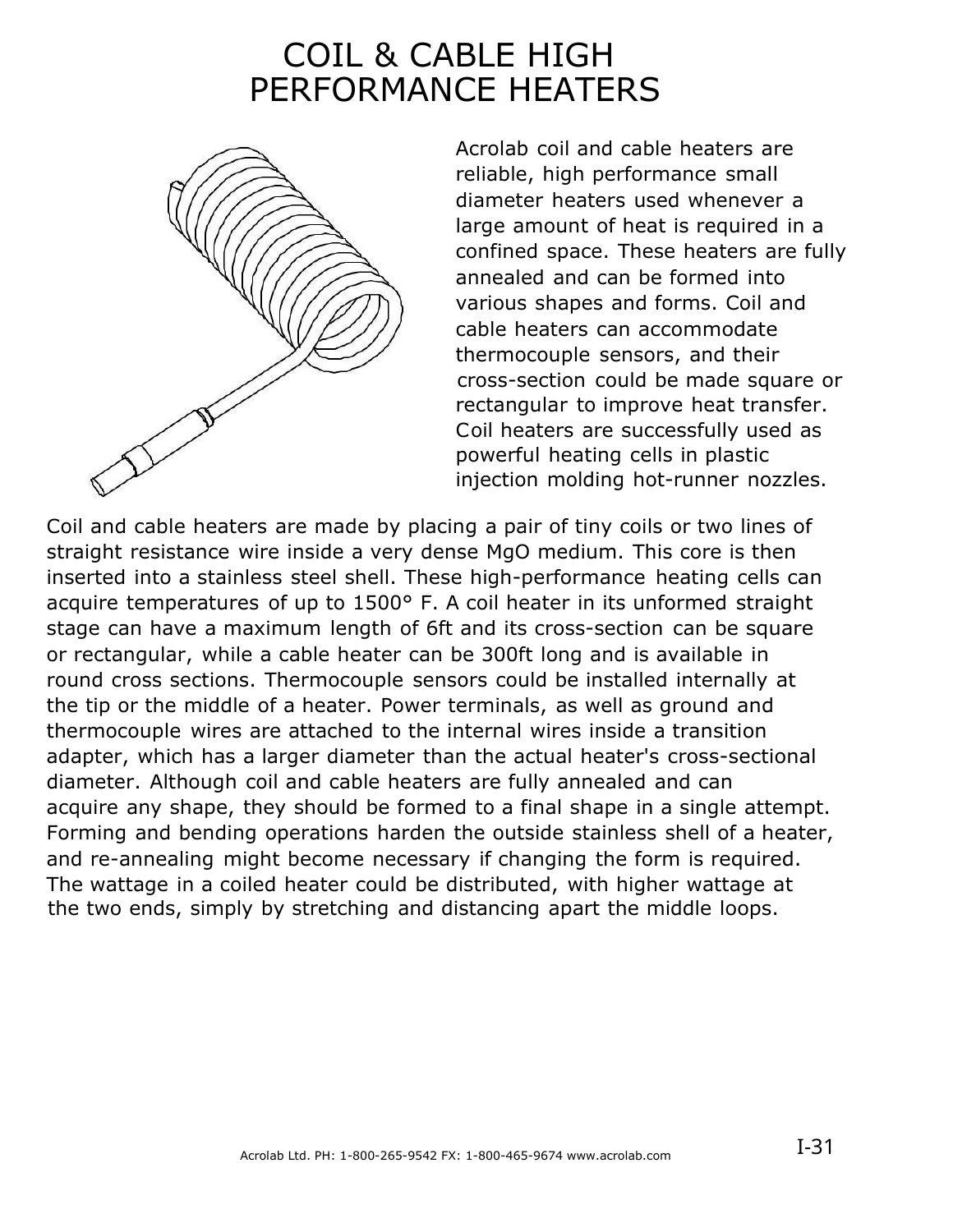## COIL & CABLE HIGH PERFORMANCE HEATERS

## **Installation Tips**

- The inside diameter of a coil heater is 0.020" smaller than the nominal diameter of a nozzle. This is done intentionally to secure a positive grip at all times. During installation, a coil heater should be screwed to its proper position. Pushing forcefully or slightly opening the coil to facilitate installation could permanently damage the heater.

- During installation, only the straight cold section could be slightly bent. This should be done in a single attempt. The bending radius shouldn't be less than 0.5". It is always recommended to contact our factory when modifications of form are required.

- The straight cold section can withstand temperatures of up to 1500° F. However, to protect the lead wires, the temperature of the section beyond the transition adapter should be maintained below 480° F.

- Usually the sensing tip of a thermocouple is located at the end of the last loop of a coil heater. Care should be taken to insure that the last loop is properly gripping the nozzle.

| PART<br><b>NUMBER</b> | <b>OEM</b><br>EO# | ID<br>(IN) | LENGTH<br>(IN) | <b>WATTS</b> | <b>VOLTS</b> | LEAD LENGTH<br>AND TYPE | <b>GROUND</b><br>(IN) | COLD<br>LEAD   | TYPE J<br>T/C | <b>PROFILED</b><br><b>HEAT</b> |
|-----------------------|-------------------|------------|----------------|--------------|--------------|-------------------------|-----------------------|----------------|---------------|--------------------------------|
| BK51492               | SSTC-62.90        | 0.5        | 1.45           | 250          | 240          | 36" FLEX HOSE           | Y                     | $\overline{2}$ | Y             | Y                              |
| BK51992               | SSTC-72-90        | 0.5        | 1.95           | 250          | 240          | 36" FLEX HOSE           | Y                     | $\overline{2}$ | Y             | Y                              |
| BK52502               | SSTC-42           | 0.5        | 2.5            | 450          | 240          | 48" FLEX HOSE           | Υ                     | 1/1            | N             | Ν                              |
| BK52592               | SSTC-42-90        | 0.5        | 2.5            | 450          | 240          | 48" FLEX HOSE           | Υ                     | 2              | N             | Ν                              |
| BK54601               | SSTC-31           | 0.5        | 4.62           | 300          | 120          | 48" FLEX HOSE           | Υ                     | 1/1            | Y             | Y                              |
| BK54691               | SSTC-31-90        | 0.5        | 4.62           | 300          | 120          | 48" FLEX HOSE           | Υ                     | 2              | Υ             | Υ                              |
| BK54602               | SSTC-32           | 0.5        | 4.62           | 300          | 240          | 48" FLEX HOSE           | Υ                     | 1/1            | Y             | Y                              |
| BK54692               | SSTC-32-90        | 0.5        | 4.62           | 300          | 240          | 48" FLEX HOSE           | Υ                     | $\overline{2}$ | Y             | Y                              |
| BK60902               | <b>SCH0003</b>    | 0.5        | 2.5            | 450          | 240          | 42" SS BRAID            | Υ                     | $\overline{2}$ | Y             | Υ                              |
| BK62002               | <b>SCH0081</b>    | 0.5        | 2.5            | 450          | 240          | 48" SS BRAID            | Υ                     | $\overline{a}$ | Y             | Y                              |
| BK62502               | <b>SCH0082</b>    | 0.5        | 4.62           | 300          | 120          | 48" SS BRAID            | Υ                     | $\overline{2}$ | Υ             | Υ                              |
| BK63002               | <b>SCH0083</b>    | 0.5        | 4.62           | 300          | 120          | 48" SS BRAID            | Y                     | $\overline{2}$ | Υ             | Υ                              |
| BK63502               | <b>SCH0084</b>    | 0.5        | 2.5            | 450          | 240          | 48" SS BRAID            | Υ                     | $\overline{2}$ | Y             | Υ                              |
| BK64002               | <b>SCH0085</b>    | 0.5        | 2.5            | 450          | 240          | 48" SS BRAID            | Υ                     | $\overline{a}$ | Υ             | Y                              |
| BK65002               | <b>SCH0086</b>    | 0.5        | 4.62           | 300          | 120          | 48" SS BRAID            | Y                     | $\overline{a}$ | Y             | Y                              |
| BK66002               | <b>SCH0087</b>    | 0.5        | 4.62           | 300          | 120          | 48" SS BRAID            | Υ                     | $\overline{2}$ | Y             | Υ                              |
| BK71402               | <b>SCH0060</b>    | 0.5        | 1.45           | 250          | 240          | 48" SS BRAID            | Y                     | $\overline{2}$ | Y             | Y                              |
| BK71702               | <b>SCH3142</b>    | 0.5        | 1.95           | 250          | 240          | 48" SS BRAID            | Υ                     | $\overline{2}$ | Y             | Y                              |
| BK71902               | <b>SCH0061</b>    | 0.5        | 2.5            | 450          | 240          | 48" SS BRAID            | Υ                     | $\overline{a}$ | Y             | Y                              |
| BK72402               | <b>SCH3242</b>    | 0.5        | 2.5            | 450          | 240          | 48" SS BRAID            | Y                     | 2              | Y             | Y                              |
| BK72432               | <b>SCH0062</b>    | 0.5        | 4.62           | 300          | 120          | 48" SS BRAID            | Υ                     | 2              | Y             | Υ                              |
| BK72902               | <b>SCH0063</b>    | 0.5        | 4.62           | 300          | 120          | 48" SS BRAID            | Υ                     | $\overline{a}$ | Y             | Y                              |
| BK73402               | <b>SCH0064</b>    | 0.5        | 4.62           | 300          | 120          | 48" SS BRAID            | Y                     | $\overline{a}$ | Y             | Y                              |
| BK74402               | <b>SCH0065</b>    | 0.5        | 2.5            | 450          | 240          | 48" SS BRAID            | Y                     | $\overline{2}$ | Y             | Y                              |
| BK75402               | <b>SCH0066</b>    | 0.5        | 2.5            | 450          | 240          | 48" SS BRAID            | Y                     | $\overline{2}$ | Y             | Y                              |
| BK82102               | <b>SCH0088</b>    | 0.5        | 4.62           | 300          | 120          | 48" SS BRAID            | Y                     | $\overline{2}$ | Y             | Υ                              |
| BK82602               | <b>SCH0089</b>    | 0.5        | 4.62           | 300          | 120          | 48" SS BRAID            | Υ                     | $\overline{a}$ | Y             | Y                              |
| BK83102               | <b>SCH0090</b>    | 0.5        | 1.45           | 250          | 240          | 48" SS BRAID            | Y                     | $\overline{a}$ | Y             | Y                              |
| BK83602               | <b>SCH0091</b>    | 0.5        | 1.95           | 250          | 240          | 48" SS BRAID            | Υ                     | $\overline{2}$ | Y             | Y                              |
| BK86102               | <b>SCH0094</b>    | 0.5        | 2.5            | 450          | 240          | 48" SS BRAID            | Υ                     | $\overline{a}$ | Υ             | Υ                              |
| BK84102               | <b>SCH0092</b>    | 0.5        | 2.5            | 450          | 240          | 48" SS BRAID            | Υ                     | $\overline{a}$ | Y             | Υ                              |
| BK85102               | <b>SCH0093</b>    | 0.5        | 4.62           | 300          | 120          | 48" SS BRAID            | Υ                     | $\overline{2}$ | Y             | Y                              |

## **Available Coil Heaters**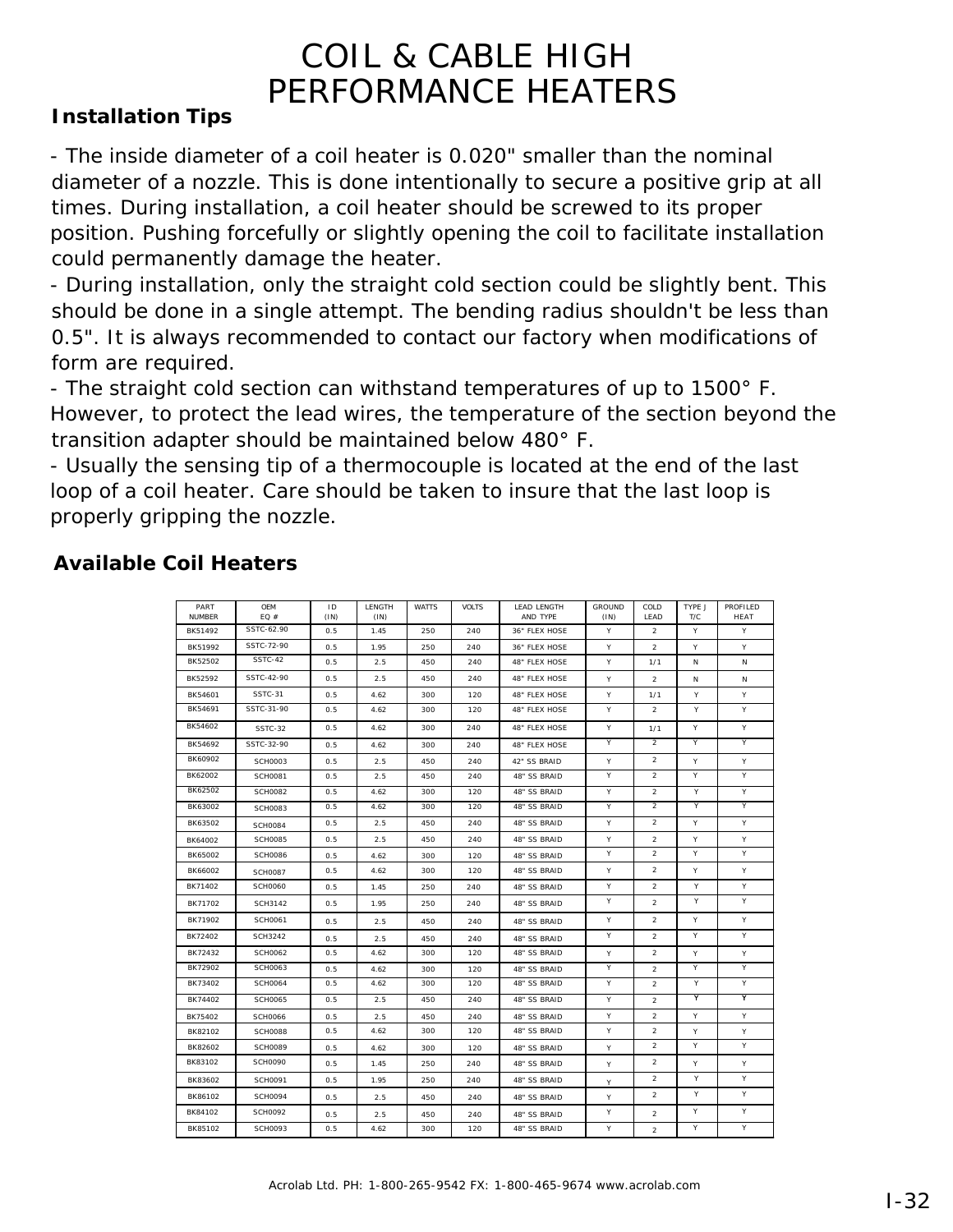

Acrolab Ltd. PH: 1-800-265-9542 FX: 1-800-465-9674 www.acrolab.com